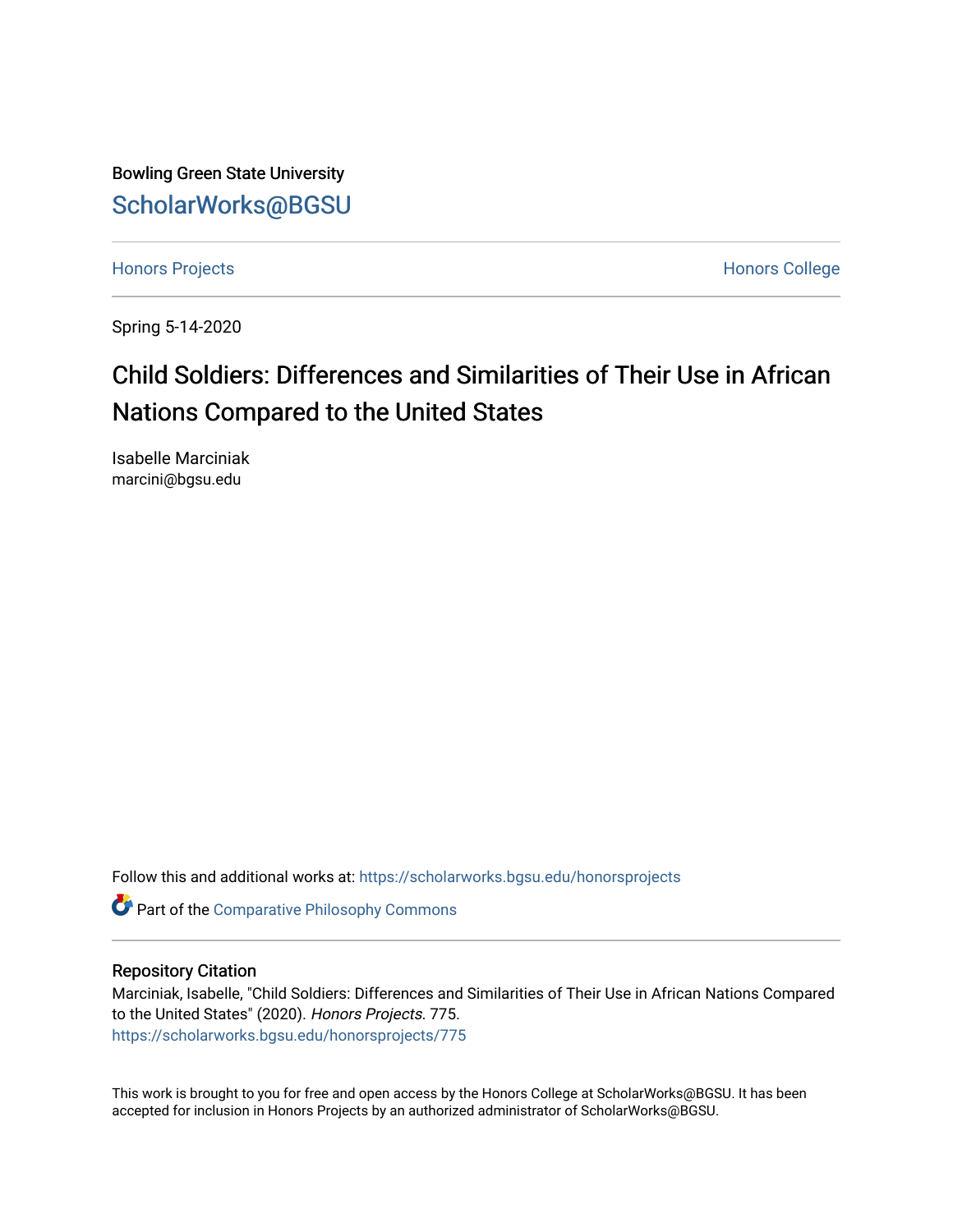Isabelle Marciniak Dr. Michael Weber PPEL 4800 8 May 2020

"Child Soldiers: Differences and Similarities of Their Use in African Nations Compared to the United States"

According to the United Nations Paris Principles, a child soldier is "Any person below 18 years of age who is or who has been recruited or used by an armed force or armed group in any capacity, including but not limited to children, boys, and girls used as fighters, cooks, porters, messengers, spies or for sexual purposes. It does not only refer to a child who is taking or has taken a direct part in hostilities." (1993). No matter whether or not a child has taken implicit action on the battlefield, or is doing the laundry of the general, they are still considered to be a child soldier if they are in any way actively involved in the service of whichever 'cause' they are partaking in. International law states that it is unlawful to recruit or use anyone under the age of 15 in armed forces or armed groups. (Armed forces meaning official state militaries and armed groups being comprised of non-state entities.) However, as this international law has no tangible army at its disposal in order to enforce its demands, there is no true power to ensure that this law is upheld. In many areas in the world where the use of child soldiers is considered a problem, the only type of law enforcement present may be the militia groups or military who utilize child soldiers themselves. For example, areas like the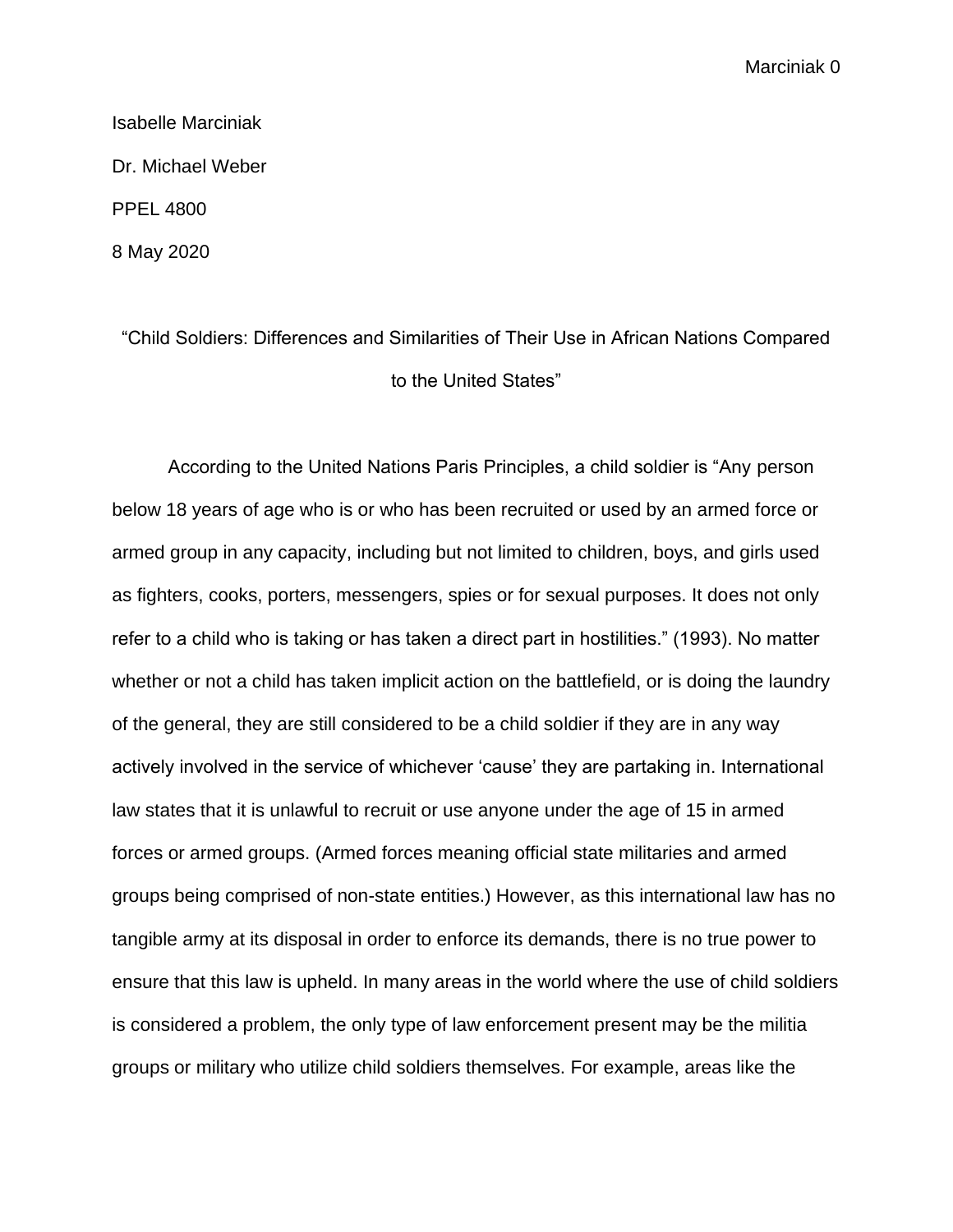Central African Republic, long implicated of being accused with the use of child soldiers, has been recorded of having "14,000 children recruited into armed groups [in the Central African Republic] since the latest conflict started six years ago" (Child Soldiers International, 2018). Additionally, in its definition of a child soldier, the UN makes no clear distinction between the instances where child soldiers are coerced and forced into servitude versus the cases where children join these groups voluntarily. Contrary to popular, westernized narrative, it is more common for child soldiers to actually volunteer to join the armed forces and armed groups. It is not only African nations who are guilty of the use of child soldiers, but the United States is at fault as well. While it is true that there are distinct differences between the use of child soldiers in African nations and the United States, there are similarities as well that simply cannot be overlooked.

The most widely-ratified treaty in human history, the Convention on the Rights of the Child, was ratified by 196 countries. Interestingly enough, this most widely-ratified treaty in human history, and one that can be directly applied to cases of child soldiers, was ratified by various African nations, and yet not ratified by the United States of America. By the westernized narrative created to point the finger at African nations seemingly shirking their responsibility to protect their children, the United States needs to come to terms with the fact they have failed to take action on their part of the issue, at least in terms of legislation in this case. Regardless of the fact that the United States directs much of its scrutiny on the topic of child soldiers largely to African nations, African nations have, in fact, made greater strides in regard to legislation in attempt to control the use of child soldiers in armed conflicts in their country than the United States has. As noted by the National Lawyers Guild, "...African nations have made great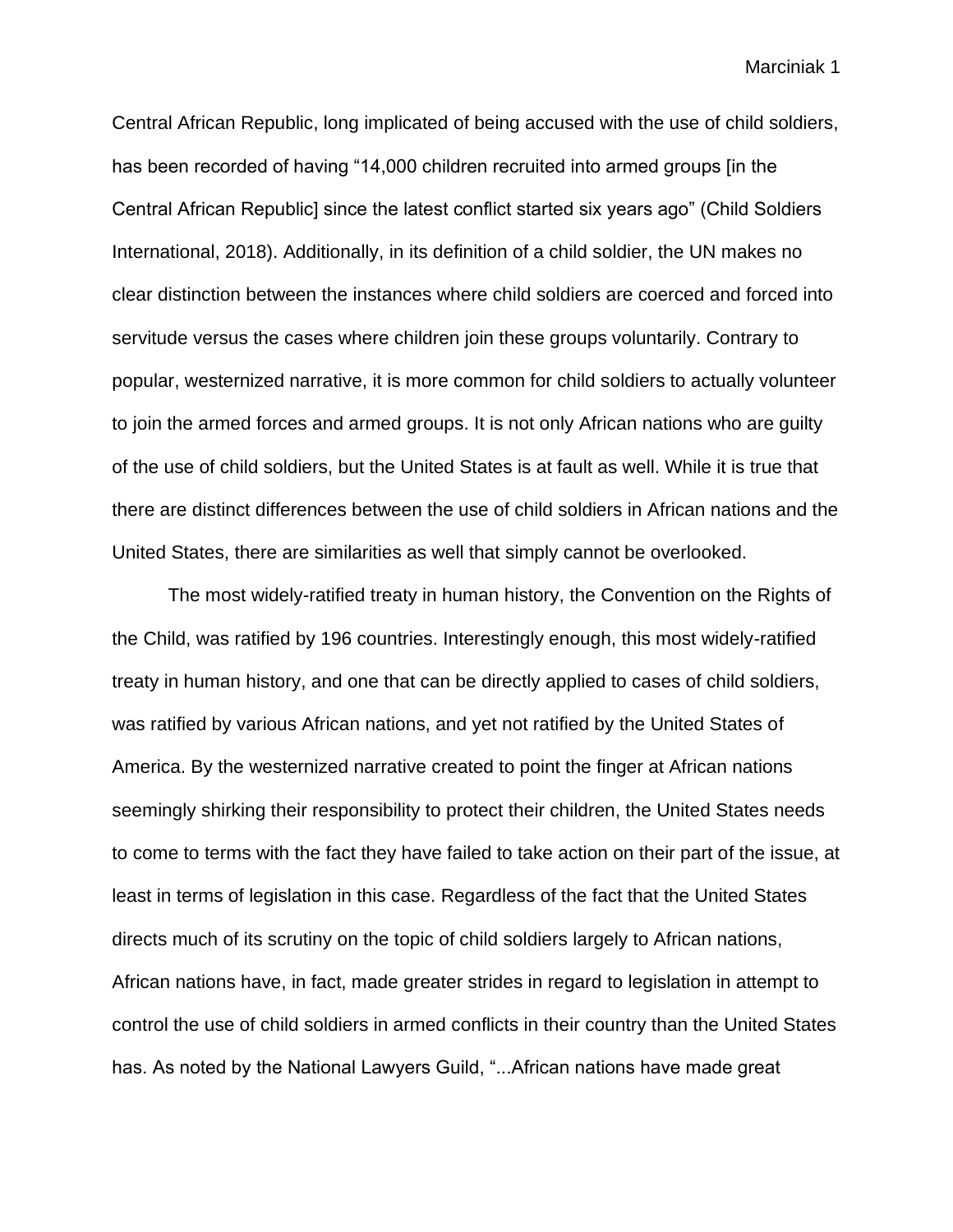strides in outlawing child soldiers. The widely accepted U.N. sponsored Cape Town Principles establishes 18 as the minimum age for military recruitment. However, the United States has refused to sign. The Uniform Code of Military Justice (UCMJ), codified as federal law at 10 U.S.C., allows the recruitment of 17-year-old children. All 50 states provide "minority" legal status and protection for persons under 18." (Rinaldi). Article 38, section 4 of the Convention on the Rights of the Child states that "In accordance with their obligations under international humanitarian law to protect the civilian population in armed conflicts, States Parties shall take all feasible measures to ensure protection and care of children who are affected by an armed conflict." (1989). Rightfully so, the Convention claims that it is the state's responsibility to protect those stereotypically who are unable to protect themselves, children.

Additionally, the Convention on the Rights of the Child also states that "States Parties shall refrain from recruiting any person who has not attained the age of fifteen years into their armed forces. In recruiting among those persons who have attained the age of fifteen years but who have not attained the age of eighteen years, States Parties shall endeavour to give priority to those who are oldest." (1989). In the Paris Principles, the United Nations proclaimed that a child soldier was any person under the age of 18. In the Convention on the Rights of the Child, the United Nations is saying that states should "refrain" from recruiting anyone under the age of 15. In the same breath, however, the United Nations speak of a four year period from the ages of 15 to 18 where recruiting should prioritize the oldest of the potential recruits. If it is to be believed that a child is anyone under the age of 18, the age at which they are able to enlist in their state military, then how is recruitment at the age of 15 ethical at all? By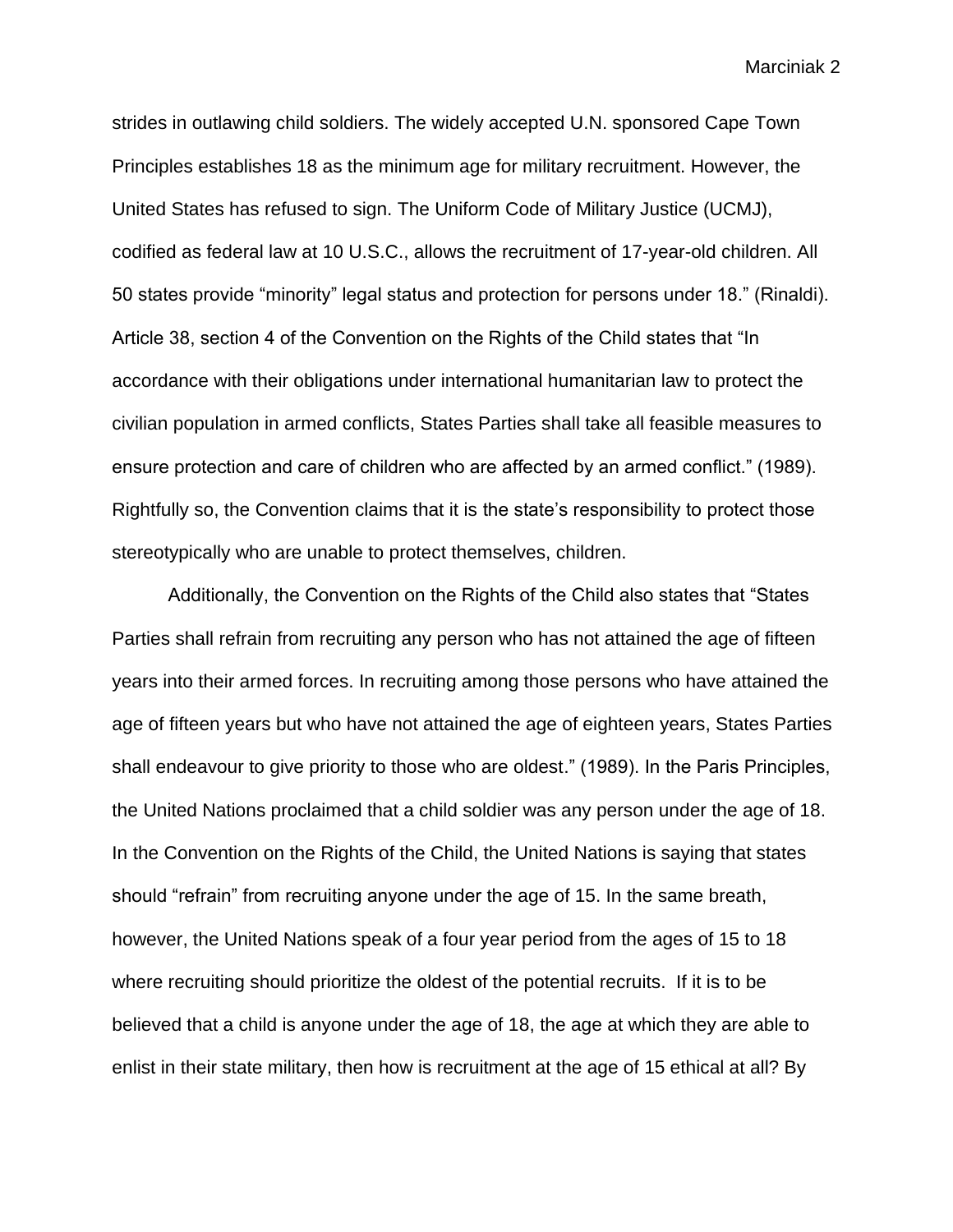allowing military recruitment at the age of 15, yet claiming that the age of a child is anyone under the age of 18, the United Nations is contradicting themselves and the treaty that they created with the Convention on the Rights of the Child. If this is the case then it would be unfair to say that individual states are in violation of the Convention on the Rights of the Child if there is ambiguity on what is allowed on the international stage. Even though the international legislation is ambiguous in this case, the states still have their own responsibility when it comes to how they address or abide by these laws in one way or another.

With the aims of helping to enforce the treaty of the Convention on the Rights of the Child, the United Nations created OPAC, which is known formally as the Optional Protocol to the Convention on the Rights of the Child. In May of 2000, the UN adopted OPAC, but it was not entered into force until two years later in February of 2002. The main premise of OPAC is as follows: "Reaffirming that the rights of children require special protection, and calling for continuous improvement of the situation of children without distinction, as well as for their development and education in conditions of peace and security… (2002). OPAC has been ratified by 170 countries, signed by 10 countries, and 17 countries have taken no action on the document. The main reasons that countries are signing onto this treaty is to basically reaffirm the promises made on the Convention on the Rights of the Child; it is seen as a type of extra measure set in place to hold countries accountable to their word. The accountability sector of OPAC is the same as its mother treaty and the reporting is directly taken to the Committee on the Rights of the Child. Throughout this document, it attempts to address the ambiguity of the four-year period from 15-18 where the recruiting process takes place. OPAC argues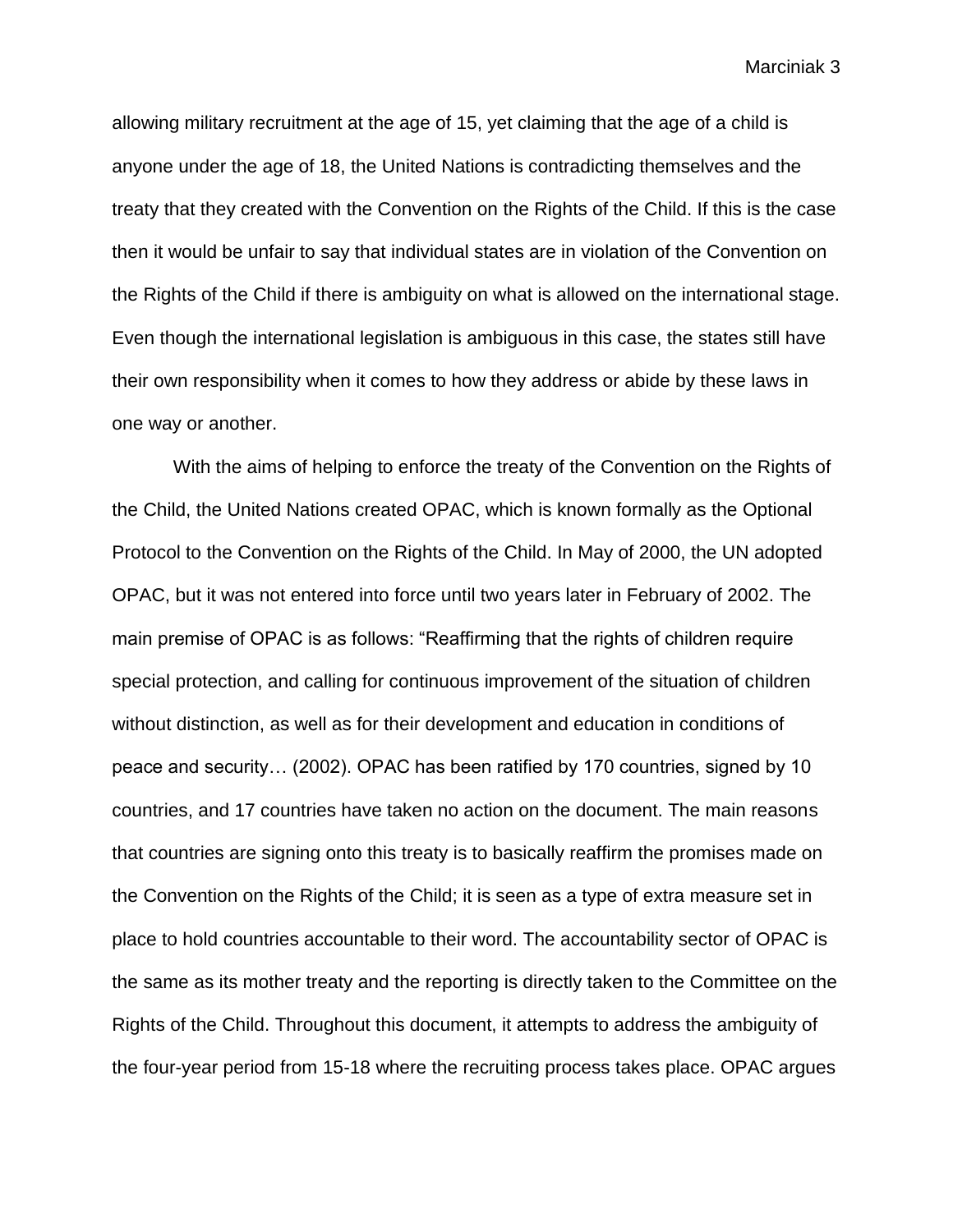from the side that an individual over the age of 15 and under the age of 18 is within their rights to volunteer their services to the armed forces, but they stress that this decision must be extremely voluntary. If coerced in some way their services may as well be null and void, in violation of the eyes of international basic human rights.

Another stipulation in the argument for which age justifies the validity of a child is something that is taken for granted in most developed countries: a birth certificate. In many of these less-developed countries that use child soldiers in their conflicts, birth certificates are not all too common. If you don't know when a child was born, can you confirm that they are still a child? Obviously in the case of young children, it is typically easy enough to discern that they are, in fact, still in their childhood years. However, as they age it can become more difficult to decide the ages of some children. For example, there could be a 16-year old out there who passes for an 18-year-old. Some bodies simply mature faster than others, making them look older than they actually are. The same can be said for the opposite case; there are other bodies who can pass for years younger than their true age. If you do not know the age of the child, it is impossible to present an argument using the Convention on the Rights of the Child as you cannot discern whether they are younger than 15 or older than 18.

One way in which it is interesting to see how the United States reacts to these regulations on recruitment is in the cases of military personnel welcomed into high schools across the nation as they attempt to recruit high schoolers to join the armed forces post-graduation. While these military personnel are pursuing these highschoolers in order to convince them to join the service once they turn 18, the process itself involves the recruitment of children. Although it is written into law in the United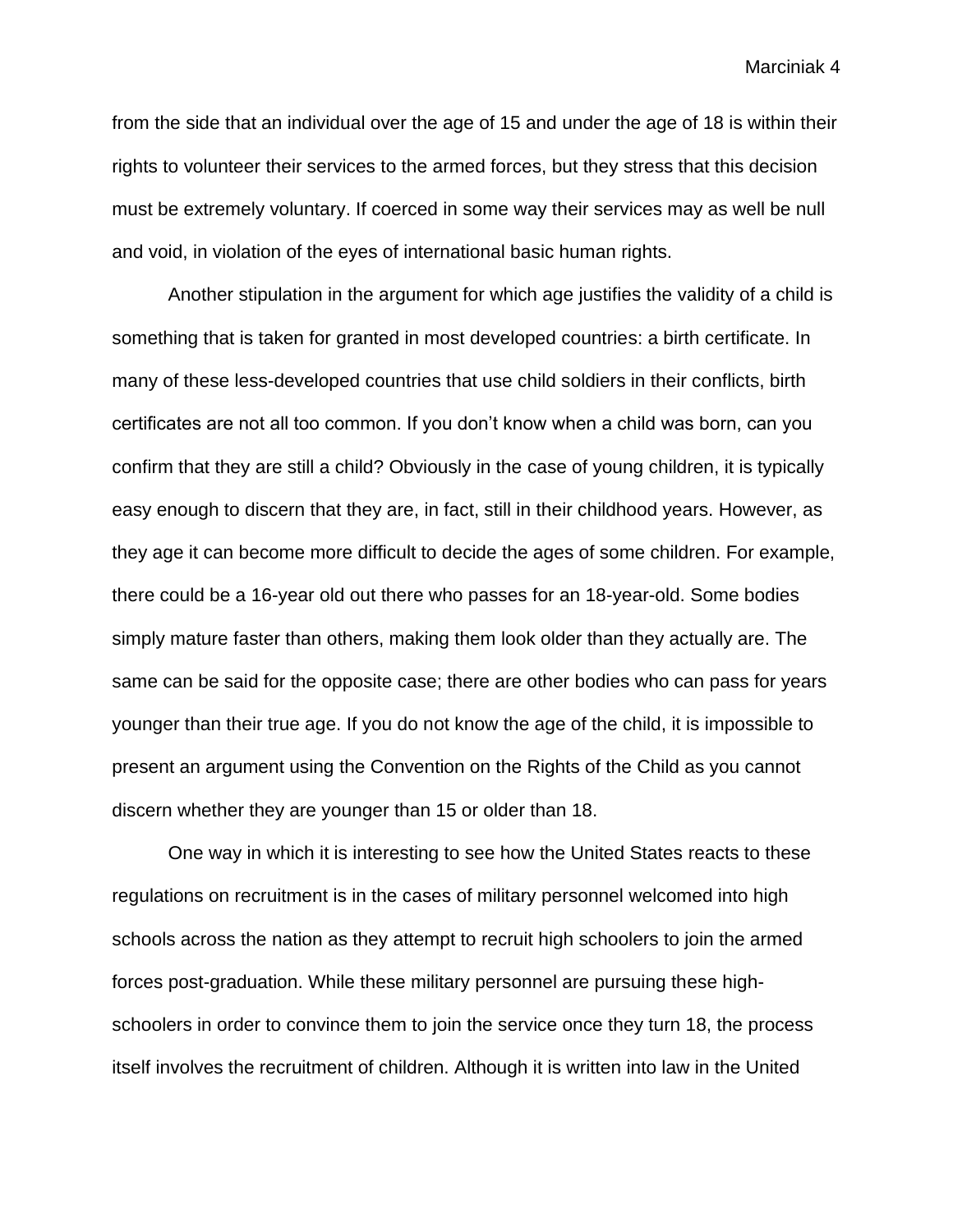States that recruitment is permissible at the age of 17, these recruiters at any given time could be sending the message of recruitment to high school freshmen who are only 14 years old. The bare minimum age for recruitment into the armed forces as written in international legislation in the Convention on the Rights of the Child, is 15 years old. This means that the United States military personnel are participating in recruitment that directly violates guidelines set forth by the United Nations for the world to follow and model their practices after. When comparing this recruitment method utilized by the United States military, it is not so different from the recruitment of a 14 year old in an African nation. It is unfair for western countries such as the United States to judge African nations for their ideologies more harshly than it's own government's methods.

This recruitment in high schools could serve as one of the reasons that the United States has failed to sign the Convention on the Rights of the Child and other related international documents. One argument that the United States could use to advocate for the recruitment of children to join the military during school would be that it is the best option for some in order to better themselves. For some, it could be the only opportunity to leave an impoverished community or unsafe living environment. For others, joining the armed forces may be the only way that they are able to get a college degree. These reasons for child recruitment in high schools are seen as valid in the eyes of the United States. However, these circumstances are not unique to the United States alone. Many children who volunteer for the armed forces and groups in African nations are volunteering for similar reasons as well. The child soldiers who volunteer willingly and legitimately want to serve that group are expressing their opinions. Especially those children who are choosing to join because of political affiliation within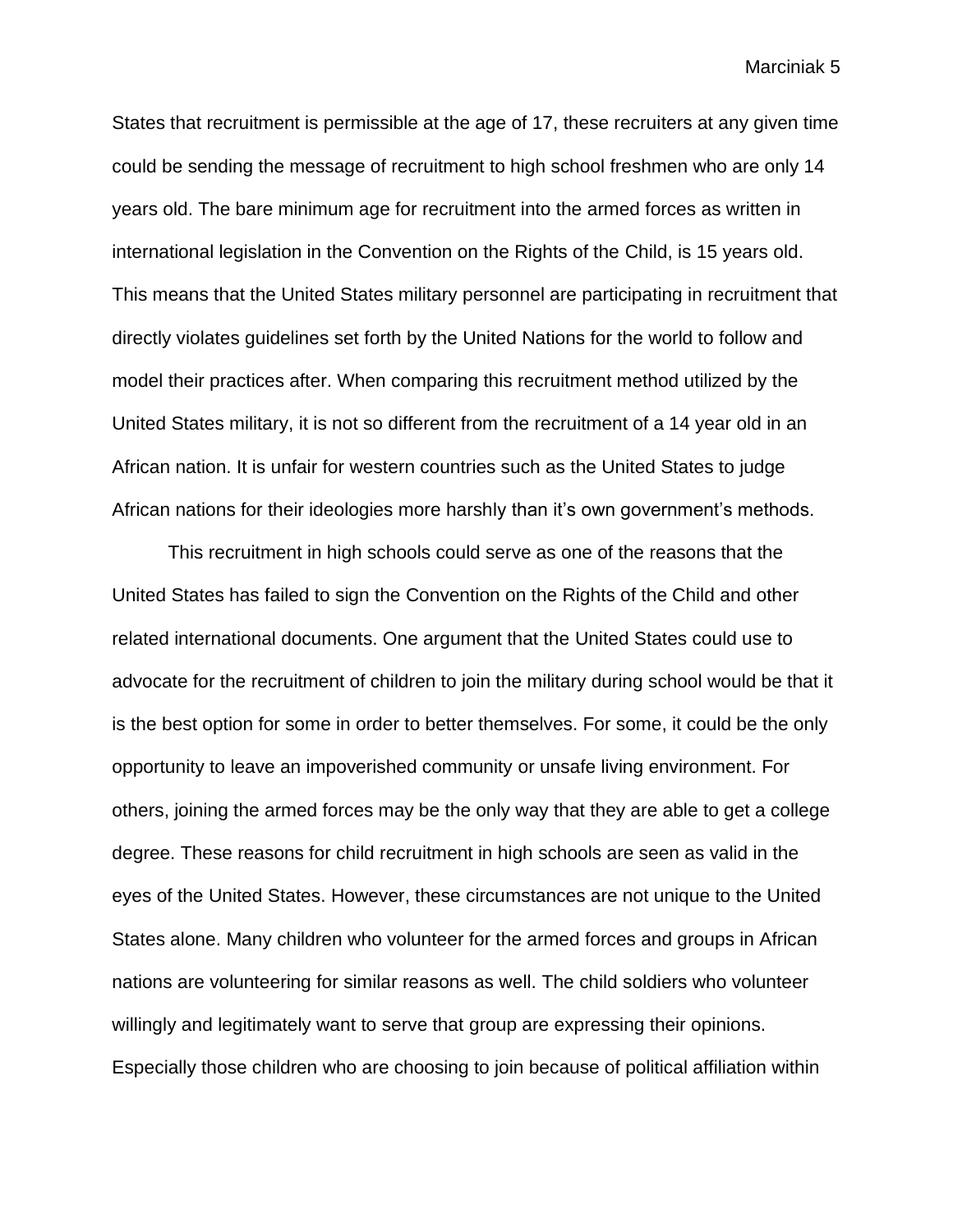the group who aspire to make a career out of their services. Section 1 of article 23 of the UDHR argues that "(1) Everyone has the right to work, to free choice of employment, to just and favourable conditions of work and to protection against unemployment" (1948). Once again, for the child soldiers who volunteered their services willingly and aspire to be members of these organizations; this is their free choice of employment. To deny them this choice is to violate their rights as human beings. Volunteering for these armed forces or groups could be their way to combat poverty, further their social status, and provide for their families. These reasons, not unlike the reasons that the teenagers from the United States volunteer, should be considered just as valid.

Additionally, the stereotype that all African children who are members of these military or armed groups are not all wielding machetes and committing mass-atrocities. "In contradistinction to often graphic media representations, significant numbers of children neither fight nor carry weapons. Even fewer become implicated in the systematic perpetration of acts of atrocity that potentially might fall within the scope of extraordinary international crimes" (Drumbl, 2012, p. 15). There are a variety of seemingly-harmless roles that children can fill within the confines of their service to their chosen cause. For some children who are serving within the armed forces, they have *chosen* to be there. There are children who volunteer themselves for roles such as cooking, cleaning, and errand-running. There are children amongst these, too, who see themselves turning this servitude into a lifelong career and are being compensated for their services. While there are certain groups of armed forces in African nations who use children in far more malicious manners, those cases are not indicative of the norm.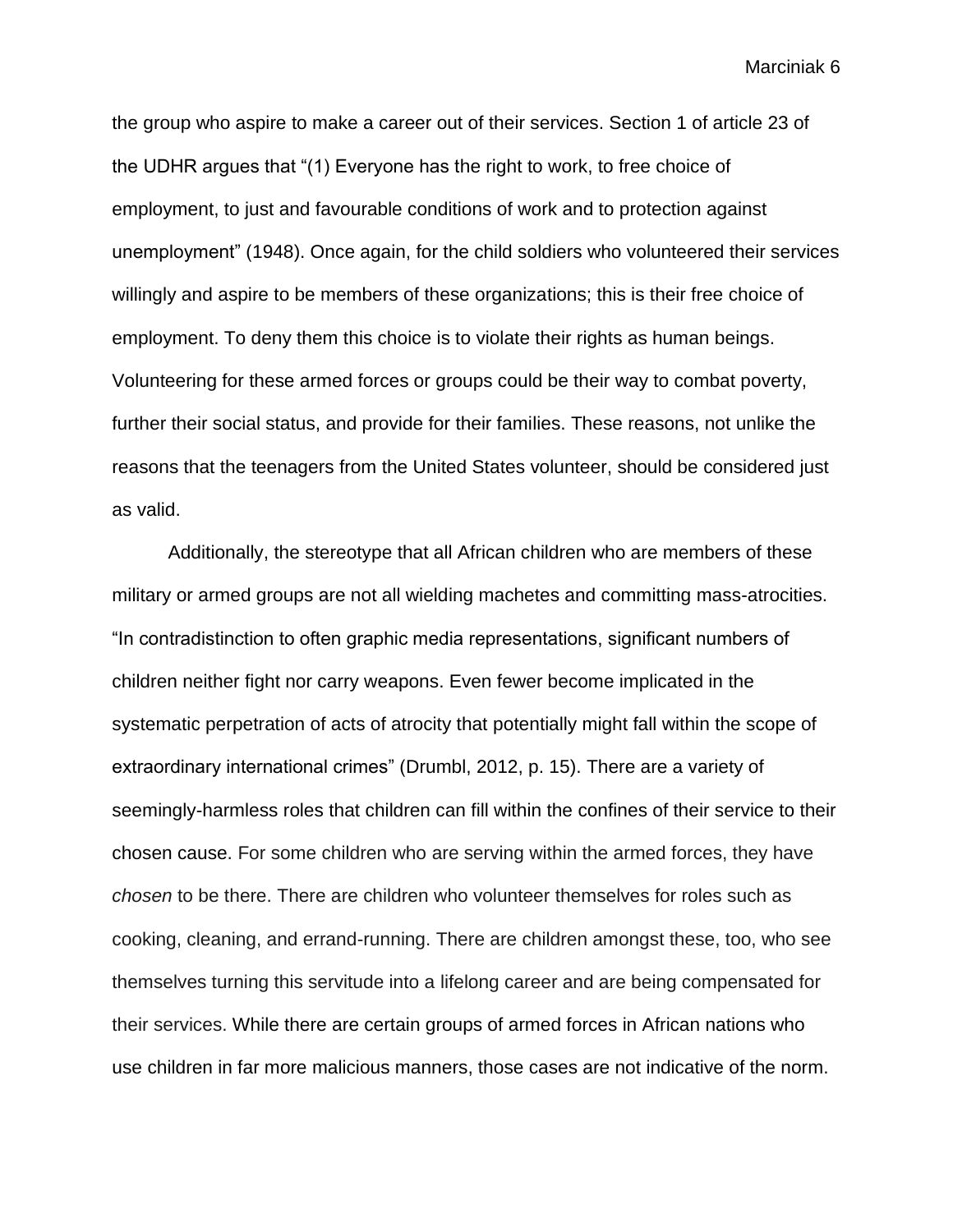As the United States frowns upon African nation's use of child soldiers, there is documented history of its own past showing that the United States has placed children as young as ten years old on the battlefield. The Civil War was a time of major unrest in the United States, however, it does not take away from the fact that many teenagers were involved in the war zone. "Thousands of teenagers joined the army and fought in the war, even though many of them were under 18 years old and some were just over 10 years old. Among these brave soldiers was a 10-year-old boy from Newark, Ohio, whose name was John Clem" (Blazeski, 2018). John Clem was a drummer boy, assigned to the harmless occupation of being a Union mascot. However, there were several occasions where Clem was harmed because he got too close to the battle field and one instance, even, when he was recorded shooting a Confederate colonel. While this account of a child soldier from over a hundred years ago in the United States is not a direct reflection of the actions of child soldiers in African nations today, it is necessary that the facts be acknowledged of the United State's past when comparing the two. Nowadays, it can be argued that the United States Infringement upon the United Nations treaty is to a much lesser degree than the children in Africa who are being forced into servitude. However, it is important that the United States recognize, sign, and ratify the treaties involving the securement of the safety and rights of their own children, and the children of the world.